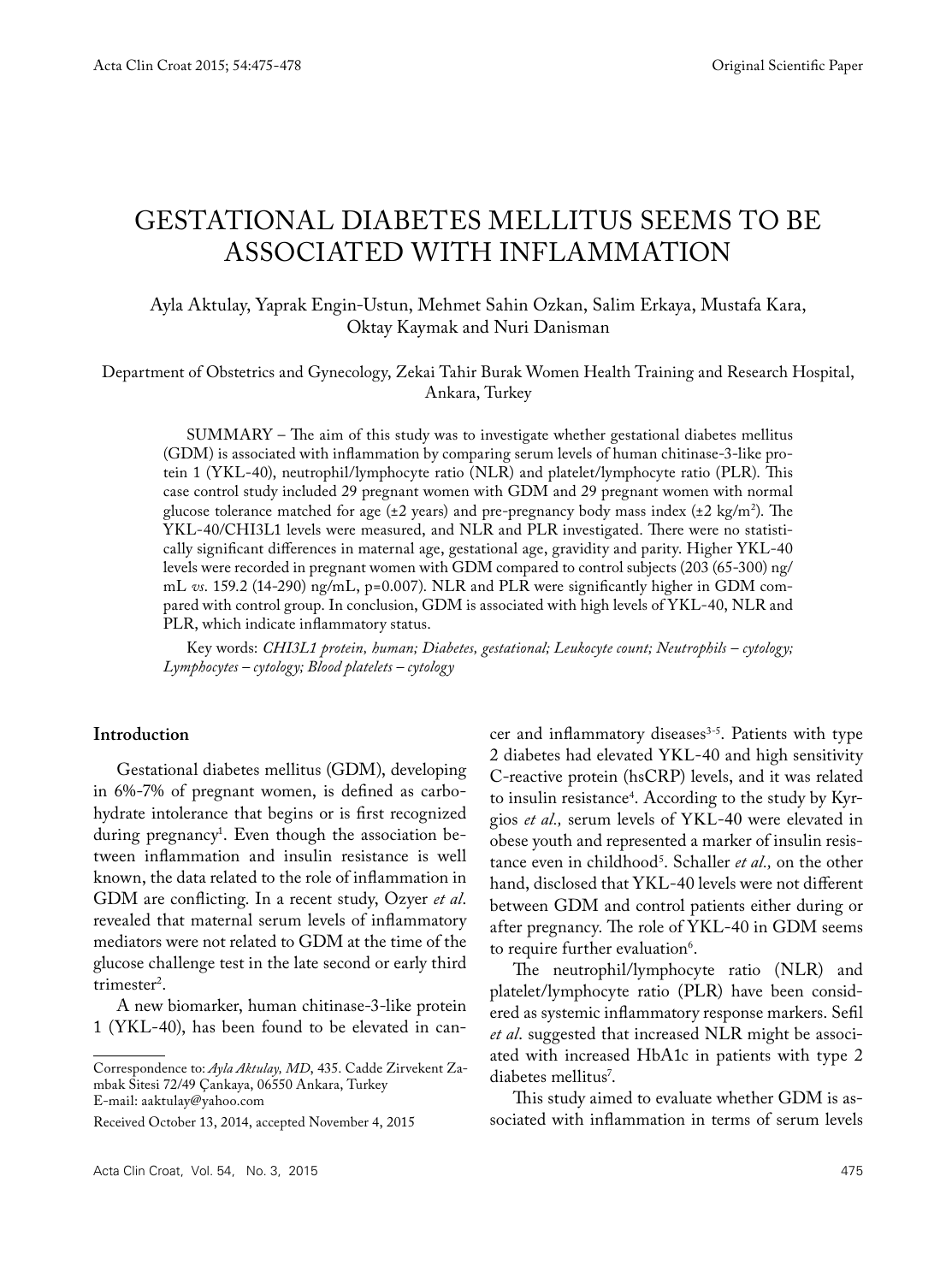of YKL-40 and NLR. To our knowledge, this is the first study investigating the relation of YKL-40, NLR and GDM.

# **Materials and Methods**

This case control study was conducted in a tertiary referral center, with approval of the Local Ethics Committee. Twenty-nine healthy pregnant women and 29 women with GDM having singleton pregnancies, gestational age of 34 to 40 weeks, were included in the study. A history or new diagnosis of corticosteroid-treated asthma, liver disease, renal disease, Crohn's disease, ulcerative colitis, celiac disease, and history of type 1 or type 2 diabetes were determined as the exclusion criteria. Twenty-nine pregnant women with normal glucose tolerance and 29 women with GDM were included in the control and case groups, respectively. Screening for GDM was conducted with the 50-g glucose loading test at  $24<sup>th</sup>-28<sup>th</sup>$  week of gestation. The threshold value of plasma glucose level to define an abnormal glucose challenge test result was 140 mg/dL. The patients with positive screening results underwent a 100-g oral glucose tolerance test (OGTT). GDM diagnosis was based on two or more values from a 3-hour 100-g OGTT meeting or exceeding the criteria developed by Carpenter and Coustan8 : fasting >5.3 mmol/L; 1 hour >180 mg/dL; 2 hours >155 mg/dL; 3 hours >140 mg/dL. Body mass index (BMI, kg/m2 ) was calculated in study subjects. The case and control groups were matched for age  $(\pm 2)$ 

years) and pre-pregnancy BMI (±2 kg/m<sup>2</sup>). Age, gestational age, gravidity, and parity were recorded.

The YKL-40/CHI3L1 levels were measured with the Human Chitinase-3-like Protein 1 (YKL-40/ CHI3L1) ELISA Kit, Catalog No. CSB-E13608h (96T) kit. Fibrinogen levels were evaluated by the HemosIL®, Fibrinogen-C XL (Catalog No. 0020003910) kit. Complete blood count analysis was performed at hematology laboratory within 2 hours of collection of blood samples on a Beckman Coulter Gen-S autoanalyzer (High Wycombe, UK). NLR was calculated by dividing absolute neutrophil count by absolute lymphocyte count and PLR was calculated by dividing platelet count by absolute lymphocyte count.

Statistical analyses were performed by the SPSS (Statistical Package for Social Sciences Inc., Chicago, IL, USA) for Windows 15.0 program. The normality of data distribution was determined by Kolmogorov-Smirnov test. Continuous variables were presented as mean ± standard deviation (SD) and compared by using the t-test for independent samples when showing normal distribution. Mann-Whitney U test was used for results not displaying normal distribution or for comparison of nonparametric data. The strength of association between the variables was calculated using Pearson's correlation test for parametric variables and Spearman Rho correlation test for nonparametric variables. The level of significance was set at p<0.05.

## **Results**

|                              | GDM group<br>$(n=29)$ | Control group<br>$(n=29)$ | p      |
|------------------------------|-----------------------|---------------------------|--------|
| Age (years) $*$              | $29.3 \pm 5.2$        | $27.0 \pm 6.1$            | 0.154  |
| Body mass index $(kg/m^2)^*$ | $29.1 \pm 5.2$        | $27.1 \pm 3.3$            | 0.06   |
| Gravidity**                  | $3(1-8)$              | $2(1-5)$                  | 0.086  |
| Parity**                     | $1(0-5)$              | $0(0-4)$                  | 0.249  |
| Gestational age (days)*      | $259 \pm 21$          | $256 \pm 19$              | 0.197  |
| Neutrophil/lymphocyte ratio* | $5.1 \pm 1.9$         | $3.3 \pm 0.9$             | 0.0001 |
| Platelet/lymphocyte ratio*   | $144.7 \pm 48.3$      | $114.4 \pm 40.4$          | 0.018  |
| YKL-40 $(ng/mL)^{**}$        | $203(65-300)$         | 159.2 (14-290)            | 0.007  |
| Fibrinogen $(mg/dL)^*$       | $442.9 \pm 83.6$      | $412.5 \pm 69.3$          | 0.209  |

*Table 1. Demographic and clinical characteristics of the two groups*

GDM = gestational diabetes mellitus; \*values are mean ± standard deviation; \*\*values are median (minimum-maximum); YKL-40 = human chitinase-3-like protein 1; p<0.05 = level of statistical significance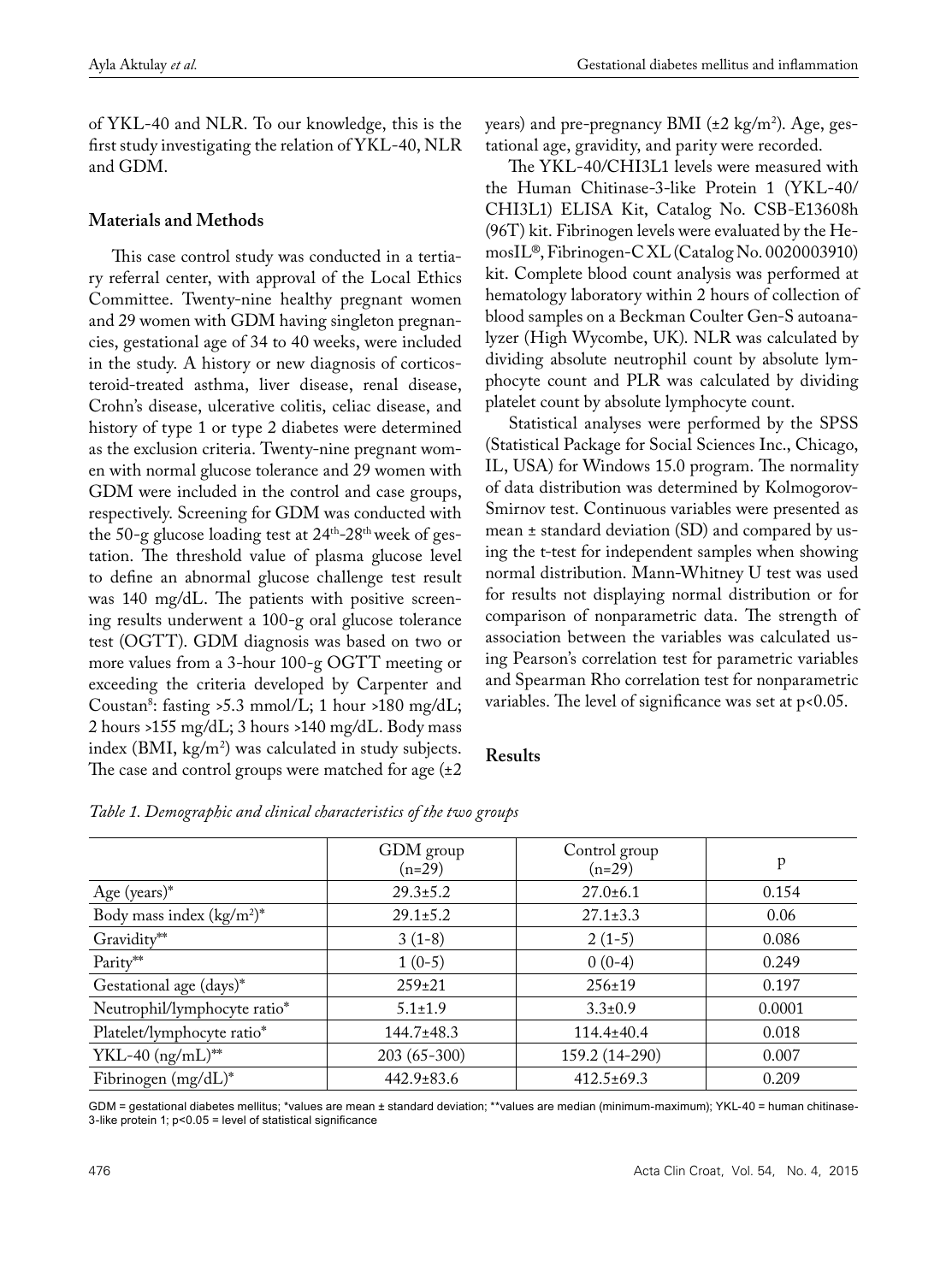There were no statistically significant betweengroup differences between the group according to maternal age, gestational age, gravidity, parity and BMI (Table 1). Higher YKL-40 levels (203 (65-300) ng/mL *vs*. 159.2 (14-290) ng/mL, p=0.007) were recorded in pregnant women with GDM as compared to control group (Fig. 1). NLR and PLR were significantly higher in GDM compared with control group (Table 1).

No correlation was found between YKL-40 (r=- 0.172, p=0.210) and age, YKL-40 and BMI (r=-0.059, p=0.662), and YKL-40 and glucose levels (r=0.039, p=0.787).

## **Discussion**

Gestational diabetes mellitus is associated with serious maternal and fetal complications, among which unexplained stillbirth, an increased frequency of hypertension, and the need for cesarean delivery can be included. These complications have a substantial economic impact, including costs of monitoring and treating sick mothers and neonates $9,10$ . The pathophysiology of GDM deserves further evaluation. Segovia *et al*. have reported that inflammatory mediators might influence fetal adipose tissue, liver and skeletal muscle, and lead to insulin resistance and GDM11. Ategbo *et al*. investigated circulating levels of cytokines and



GDM = gestational diabetes mellitus; \*values are mean ± standard deviation; \*\*values are median (minimum-maximum); YKL-40 = human chitinase-3-like protein 1;  $p < 0.05$  = level of statistical significance

*Fig. 1. Human chitinase-3-like protein 1 (YKL-40) levels in the two groups.*

Acta Clin Croat, Vol. 54, No. 4, 2015 477

adipokines in 59 women with GDM, compared to 60 age-matched controls $12$ . In this study, adiponectin, interleukin (IL)-2 and interferon-γ were found to be decreased. Cytokines such as tumor necrosis factor-α and IL-6 were elevated in patients with GDM13.

Information on the physiological function and the mechanisms by which YKL-40 mediates its effects is still insufficient. In patients with type 2 diabetes, YKL-40 and hsCRP levels were found to be elevated, and this was associated with insulin resistance<sup>4</sup>. Hansen *et al*. report on patients with pancreatitis and secondary diabetes mellitus to have elevated levels of YKL-40 and IL-6 compared to healthy subjects, suggesting that YKL-40 is not a primary mediator of diabetes mellitus but a consequence of the diabetic state<sup>3</sup>. According to Celik *et al*., plasma YKL-40 levels are increased in patients with polycystic ovary syndrome compared to healthy subjects<sup>14</sup>.

Schaller *et al.*, contrary to our results, revealed that YKL-40 was not different between GDM and controls either during or after pregnancy<sup>6</sup>. They suggest that the absence of difference in YKL-40 levels between the GDM and control groups might be due to a similar inflammatory status at the time of measurements and explain this finding by the short duration of metabolic changes during GDM, which was in contrast to the results in type 2 diabetes. However, the present study revealed that there was an association between elevated YKL-40 levels and GDM. All studies investigating YKL-40 in diabetic patients point to the role of YKL-40 in the progression/prognosis of patients with diabetes<sup>3-5</sup>.

We also found significantly higher NLR and PLR in GDM compared with the control group. To our knowledge, there is only one study investigating NLR in GDM15. Similar to our results, Yilmaz *et al*. showed increased NLR level to be a powerful and independent predictor of GDM15.

In conclusion, GDM is associated with high levels of YKL-40, NLR and PLR, which indicate inflammatory status. As the number of studies on GDM increases, its association with inflammation will become clearer.

#### **References**

1. Moyer VA; U.S. Preventive Services Task Force. Screening for gestational diabetes mellitus: U.S. Preventive Services Task Force recommendation statement. Ann Intern Med. 2014;160:414-20.